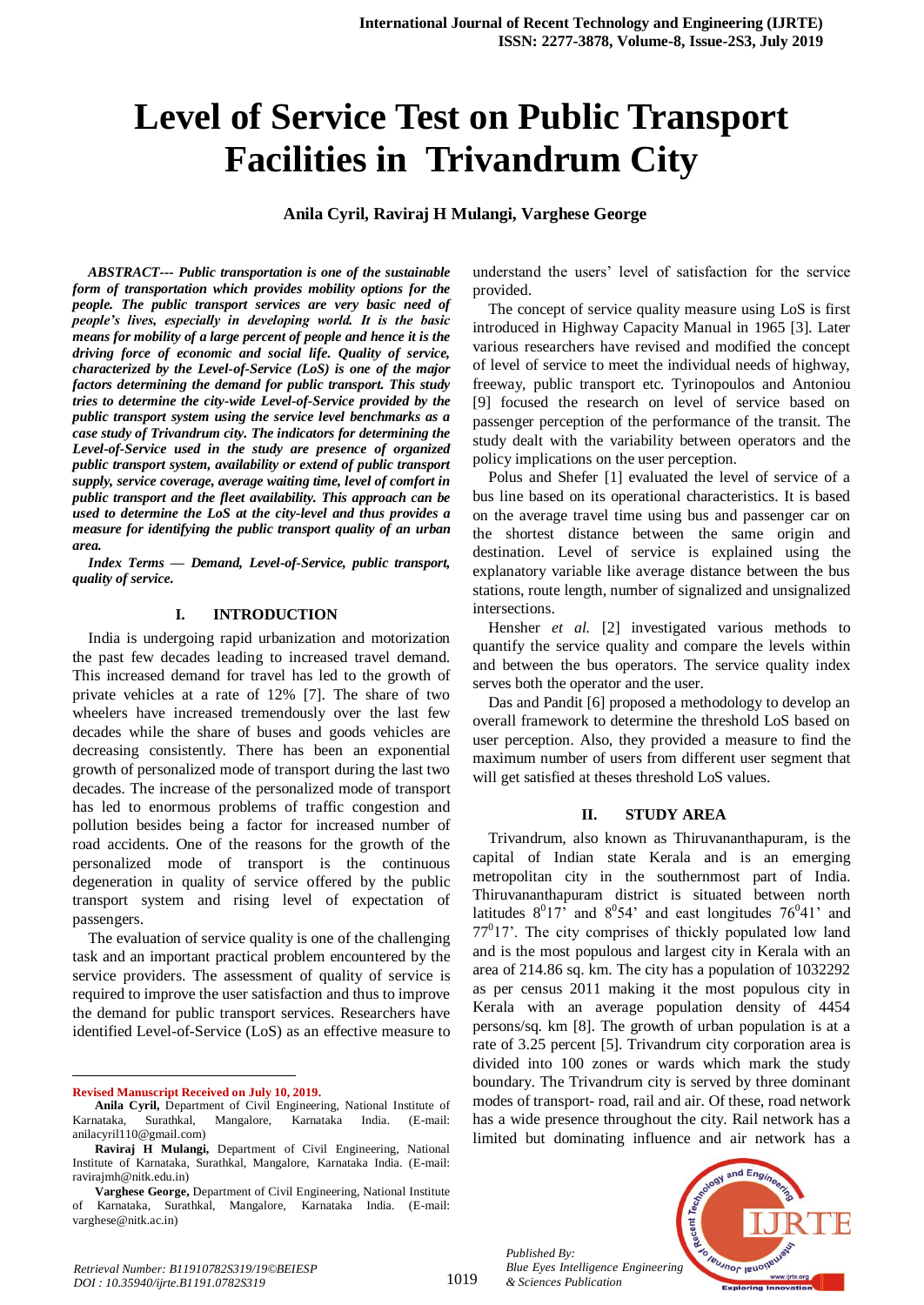supplementary role. In Thiruvananthapuram city, the public transport is dominated by state owned Kerala State Road Transport Corporation (KSRTC) buses. Auto rickshaws and taxi cabs are the major intermediate public transport (IPT). Private buses ply on few selected routes but are limited in number. The KSRTC is the single largest public sector undertaking, which carries out passenger transport operations in the State.

# **III. DATA COLLECTION**

The data used in this study was collected from KSRTC and National Transportation Planning and Research Centre (NATPAC). The data from KSRTC include the number of public buses (KSRTC buses including JnNURM buses) plying in the Trivandrum city, the details of the routes, bus stops, and schedules. The number of passengers using the buses were obtained from the Electronic Ticket Machine (ETM) data provided by the KSRTC. Additionally, other secondary data like the details of private buses, length of road kilometre, population and urban area limit were collected from NATPAC.

## **IV. METHODOLOGY**

The Level-of-Service provided by the public transportation facility is determined using the service level benchmarks set up the Ministry of Urban Development [4]. The indicators for determining the Level-of-Service used in the study are presence of organized public transport system, availability or extend of public transport supply, service coverage, average waiting time, level of comfort in public transport and the fleet availability. This approach can be used to determine the LoS at the city-level and thus provides a measure for identifying the public transport quality of an urban area. The calculation of various indicators of LoS is as follows:

- 1. Presence of Organized Public Transport System in Urban Area  $=$  The total number of buses owned by State Transport Undertakings/ Total number of buses operating in the city
- 2. Availability of Public Transport = Number of buses available in a city/ Total population of the city
- 3. Service Coverage of Public Transport in the City = Total length in road kilometers of the corridors on which public transport systems ply in the city/ Area of the urban limits of the city.
- 4. Average Waiting Time for Public Transport = Half of average headway
- 5. Level of Comfort in Public Transport = Load factor

The overall city-wide LoS of public transport facilities is the sum of LoS of the indicators from one to five.

# **V. RESULTS AND DISCUSSION**

Calculation of various indicators for the public bus service LoS in the city is based on the definitions and specifications given by Ministry of Urban Development (MoUD) [4] as explained in section IV. The indicators for LOS calculations and their ranges as per MoUD is given in Table 1.

| Level<br>of<br>Service | 1. Presence of<br>Organized Public<br><b>Transport System</b><br>in Urban Area<br>$(\%)$ | 2. Extent of<br>Supply/<br>Availability of<br>Public Transport | 3. Service<br>Coverage of<br>Public Transport<br>in the city | 4. Average waiting<br>time for Public<br>Transport users | 5. Level of<br>Comfort in<br>Public<br>Transport |
|------------------------|------------------------------------------------------------------------------------------|----------------------------------------------------------------|--------------------------------------------------------------|----------------------------------------------------------|--------------------------------------------------|
|                        | > 60                                                                                     | > 0.6                                                          | $\geq 1$                                                     | $\epsilon = 4$                                           | $\leq$ = 1.5                                     |
| 2                      | $40 - 60$                                                                                | $0.4 - 0.6$                                                    | $0.7 - 1$                                                    | $4 - 6$                                                  | $1.5 - 2.0$                                      |
| 3                      | $20 - 40$                                                                                | $0.2 - 0.4$                                                    | $0.3 - 0.7$                                                  | $6 - 10$                                                 | $2.0 - 2.5$                                      |
| $\overline{4}$         | < 20                                                                                     | < 0.2                                                          | < 0.3                                                        | >10                                                      | > 2.5                                            |

**Table 1: Indicators to Calculate City-Wide Level-of-Service (LoS) of Public Transport Facilities**

The Table 1 shows various indicators for calculating the LoS of public transport facilities. The first indicator is the presence of organized public transport system in urban area expressed as percentage. If the percentage is greater than or equal to 60, then the LoS is given a value 'one'. If the value is 40-60% then, the LoS is two. A 20- 30% presence of public transport means the LoS is three while less than 20% means LoS is four. The second indicator used in the study is the availability of public transport. It is the ratio of number of buses per thousand

population. The value  $\ge$  0.6 corresponds to LoS1, 0.4-0.6 means LoS2, 0.2-0.4 means LoS3 and <0.2 corresponds to LoS4. The third indicator is service coverage of public transport in the city. It is the ratio of length of road kilometers in which public transport is operating to the area of the urban limits of the city. Similarly, LoS of average waiting time and level of comfort in public transport is also determined from Table 1.



*Published By:*

*& Sciences Publication*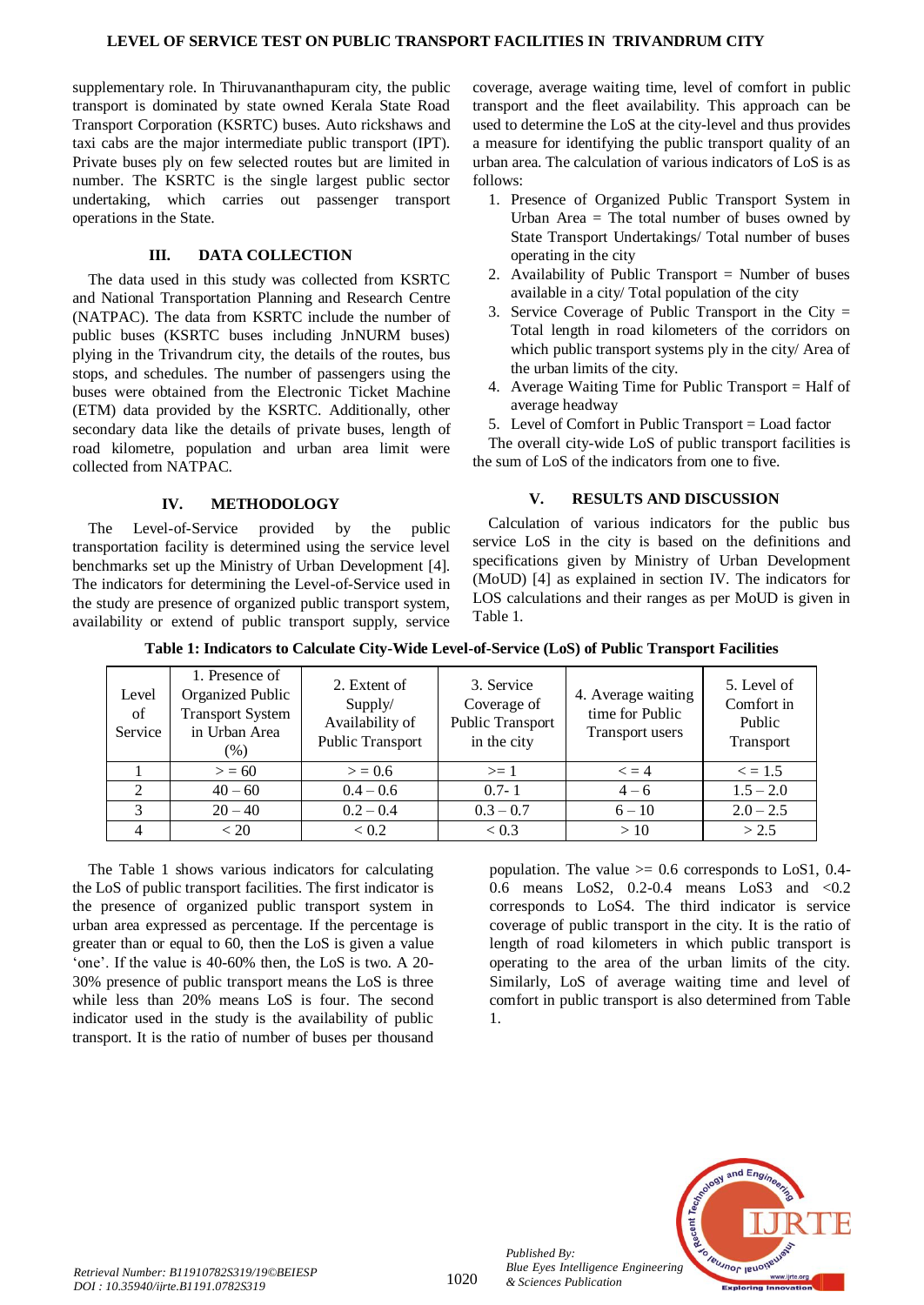| (a) |                                                     | <b>KSRTC</b>  | 446 |     |
|-----|-----------------------------------------------------|---------------|-----|-----|
|     | The total number of buses operating in the city (B) | Private buses | 103 | 699 |
|     |                                                     | <b>JnNURM</b> | 150 |     |
| (b) | The total number of buses under the ownership of    | 560           |     |     |
|     | State Transport Undertakings (A)                    |               |     |     |
|     | Presence of Public Transport System in Urban        |               | 80  |     |
| (c) | Area $(\% ) = [B / A] \times 100$                   |               |     |     |
|     | LoS1 as per Table 1                                 |               |     |     |

### **Table 2: Indicator 1. Presence of Organized Public Transport System in Urban Area**

The presence of organized public transport system is determined as the percentage of STU buses operating in the city to total number of buses in the city. It was found that there was 80% presence of organized public transport in the urban area. Therefore, the LoS for indicator 1 is found to be 'one'.

| (a) | Number of buses available in a city on any day                                                                     | 446                                 |          |
|-----|--------------------------------------------------------------------------------------------------------------------|-------------------------------------|----------|
|     |                                                                                                                    | Census, 2011                        | 957675   |
| (b) | Total population of the city                                                                                       | Growth rate (Economic Review, 2013) | 2.1%     |
|     |                                                                                                                    | <b>Current Population</b>           | 997897.4 |
| (c) | Availability of public transport $=$ [No of Buses available<br>in a city on any day / Total population of the city | 0.45                                |          |
|     | LoS <sub>2</sub> as per Table 1                                                                                    |                                     |          |

**Table 3: Indicator 2. Availability of Public Transport**

The extend of supply or the availability of public transport is determined as the ratio of the number of buses available in the city to the number and the total population of the city. The LoS for second indicator was found to be '2'.

#### **Table 4: Indicator 3. Service Coverage of Public Transport in the City**

| (a) | Total length in road kilometers of<br>the corridors on which public<br>transport systems ply in the city<br>$(Road km) = A$ | 651.35 |
|-----|-----------------------------------------------------------------------------------------------------------------------------|--------|
| (b) | Area of the urban limits of the city<br>$(Area in sq.km) = B$                                                               | 211.76 |
| (c) | Service Coverage (road km/sq. km)<br>$= [A/B]$                                                                              | 3.08   |
|     | LoS3 as per Table 1                                                                                                         |        |

The third indicator is the service coverage of public transport in the city. It is the ratio of the total length in road kilometers on which the public transport operates to the urban area limits of the city. The LoS of indicator three is found to be '1'.

**Table 5: Indicator 4. Average Waiting Time for Public Transport Users'**

| (a) | Average headway<br>of buses/route<br>Calculated<br>for<br>peak hours at the<br>bus stops<br>Morning: $8:00 -$<br>10:00 am<br>Evening: $4:00-$<br>$6:00$ pm | 10<br>minutes<br>(Source:<br>KSRTC schedule data) |
|-----|------------------------------------------------------------------------------------------------------------------------------------------------------------|---------------------------------------------------|
| (b) | Waiting<br>time                                                                                                                                            | Half of<br>the<br>average                         |
|     | /route                                                                                                                                                     | $0.5*10$<br>headway                               |

|                   | $=5$ minutes |
|-------------------|--------------|
| LoS4 as per Table |              |

The fourth indicator is the average waiting time for public transport determined as half of the average headway. The headway details were obtained from KSRTC schedule data. The LoS of fourth indicator is calculated as '2'.

## **Table 6: Indicator 5. Level of Comfort in Public Transport**

| Passenger comfort level measured based on Load |                     |  |
|------------------------------------------------|---------------------|--|
| factor (passengers per seat)                   |                     |  |
| <b>Load Factor</b>                             | 0.8 (Source: KSRTC) |  |
| Los5 as per table                              |                     |  |
| 5.1                                            |                     |  |

The fifth indicator is the level of comfort in public transport. This is based on the load factor of the bus. Since the load factor is 0.8, the LoS of the fifth indicator is '1'.

The overall  $LoS = LoS1+LoS2+LoS3+LoS4+LoS5$  $= 1+2+1+2+1 = 7$ 

## **Table 7: Overall Level-of-Service of City-Wide Public Transport Facilities**

| Overall LOS | Calculated LOS |
|-------------|----------------|
|             | < 12           |
|             | $12 - 16$      |
|             | $17-20$        |
|             | 21-24          |



*Published By:*

*& Sciences Publication*